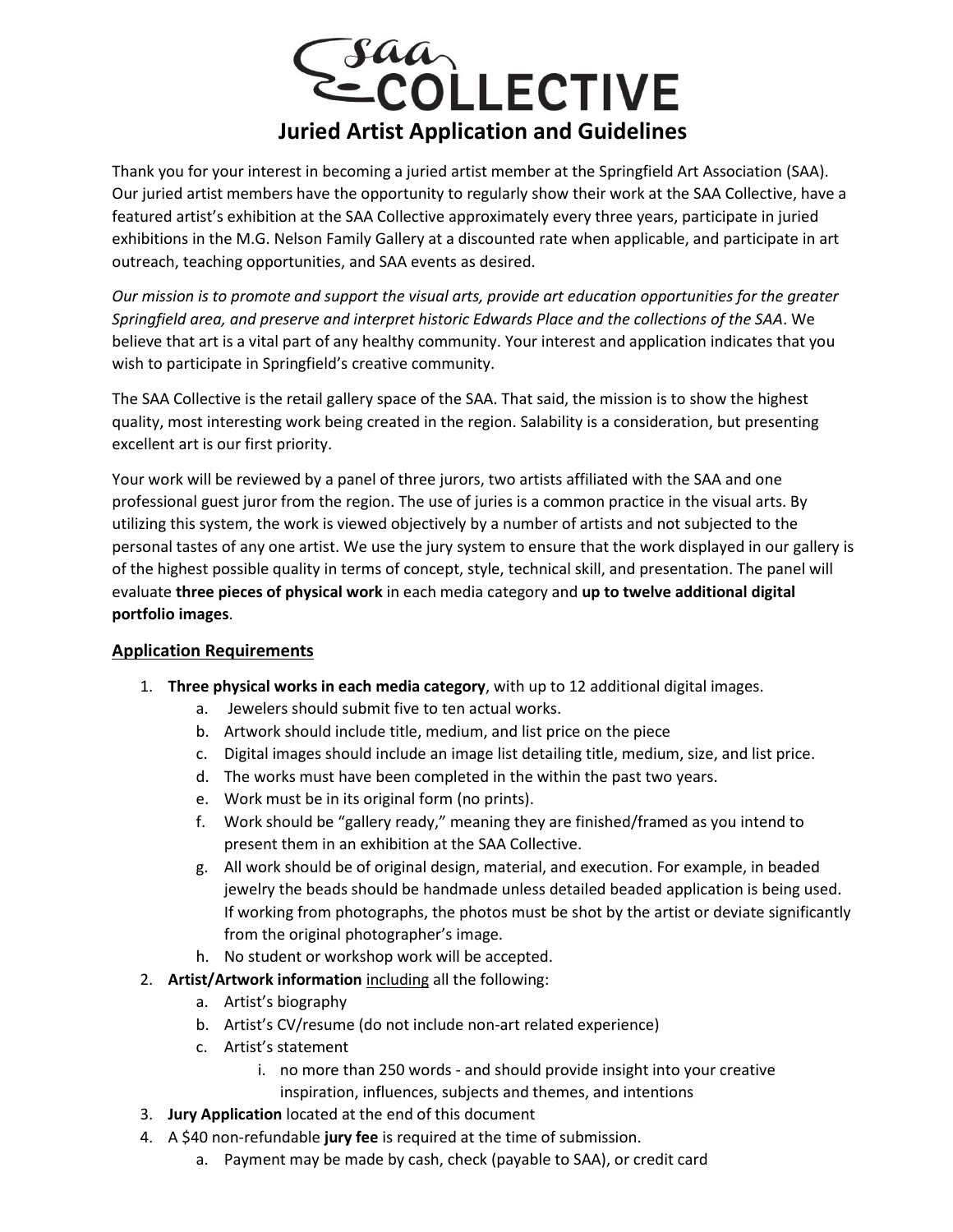b. If accepted, the jury fee will be applied to the cost of your first year of membership.

## **Categories**

| Drawing        | Photography     |
|----------------|-----------------|
| Painting       | Digital Media   |
| Printmaking    |                 |
| Paper Arts     | Jewelry         |
| 2D Mixed Media | <b>Textiles</b> |

Wood Metal **Glass** Ceramic 3D Mixed Media

#### **Evaluation Process**

The panel will evaluate the work in these four areas:

#### **Level of Achievement** (30% of overall score)

The artist has a consistent body of work that reflects a style and approach to the medium as well as skill in the handling of the medium.

## **Technical Skill** (30% of overall score)

The artist's handling of the media exhibits control, skill, and experience. The design or composition of the work shows an understanding and utilization of the principles of design.

#### **Concept** (25% of overall score)

The artist works with ideas and effectively reflects an idea, a point of view, or a specific concept.

## **Presentation** (15% of overall score)

The work itself is presented appropriately for exhibition. The support materials reflect a professional standard and meet all the criteria put forth for jury consideration.

| Each juror will use a scale of 1 to 5 to evaluate the work in each of the preceding categories. |                 |            |             |                     |  |
|-------------------------------------------------------------------------------------------------|-----------------|------------|-------------|---------------------|--|
| 1=Not Acceptable                                                                                | 2=Shows promise | $3 = Good$ | 4=Very Good | <b>5</b> =Excellent |  |

The scores you receive are totaled and divided by the number of jurors. An overall average score of 4 or better is required for acceptance to the gallery. Notification will be sent via e-mail or U.S. mail informing you of the jury's decision.

**Accepted artists** will receive notice along with a New Member package and a contract that must be signed and returned to the SAA before any work may be exhibited. The Gallery Director will arrange a date and time of a new member orientation to provide you with valuable information about SAA, and gallery policies and procedures. Please note that only work in your juried category may be exhibited in the SAA Collective gallery. You may choose to jury in to additional categories at any time for a fee of \$20. Juried Artist must contribute at least 10 hours of volunteer to the SAA during the membership year.

Full membership dues are \$270 per calendar year. New artist jury fees will be applied to the first year dues. New artists admitted after July 1 pay a half year rate of \$135. The Springfield Art Association retains a 35% commission fee on all sales and referrals or 50% of art rental fees.. For a full list of benefits please visit our website.

**Artists who are not accepted at this time** will receive juror feedback and overall scores. This feedback is provided as a means toward constructive development of the work and possible areas of future study. The staff is not authorized or informed to discuss scores or results with applicants.